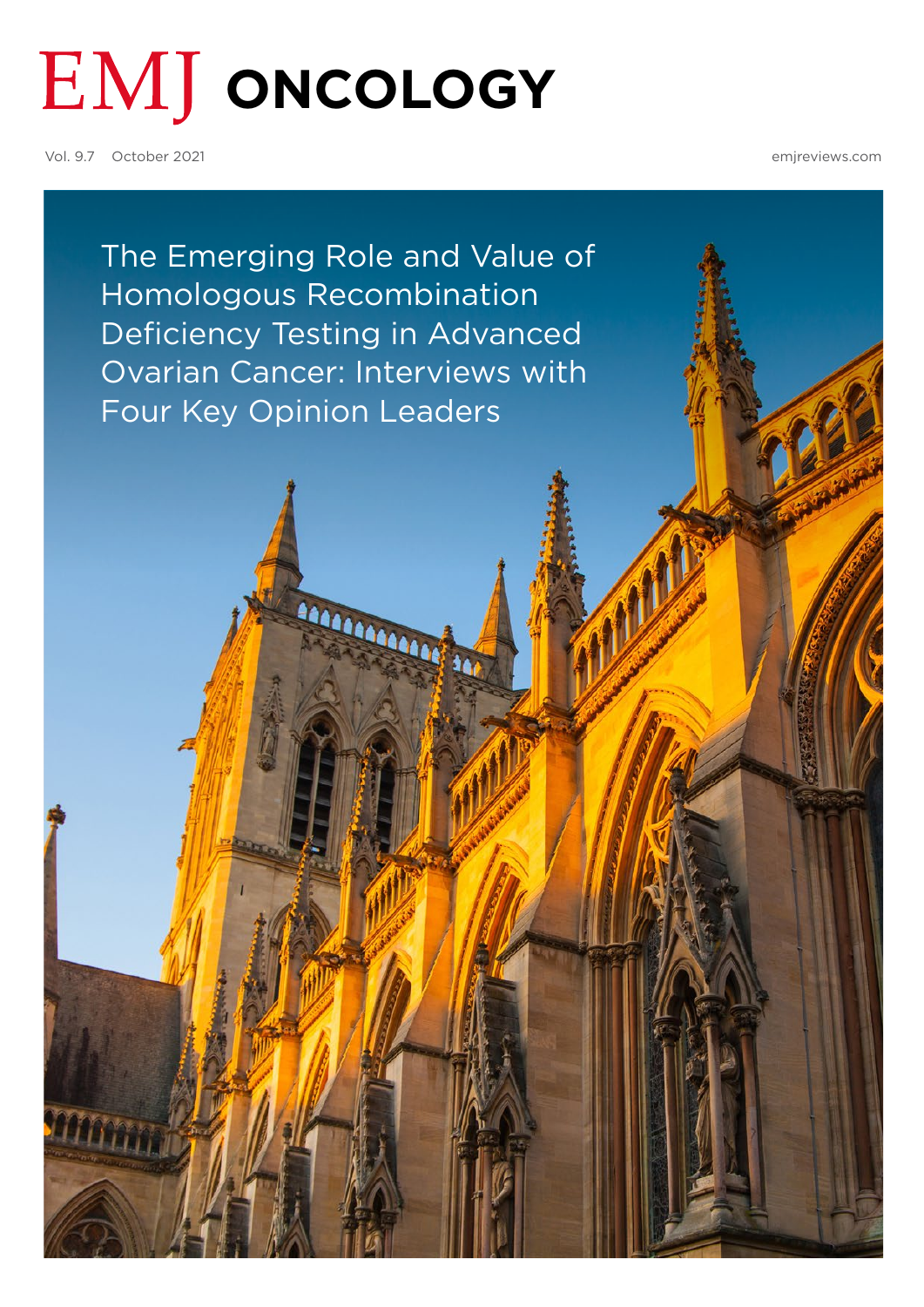## <span id="page-1-0"></span>The Emerging Role and Value of Homologous Recombination Deficiency Testing in Advanced Ovarian Cancer: Interviews with Four Key Opinion Leaders

| Interviewees:     | Frederik Marmé, <sup>1</sup> Christina Fotopoulou, <sup>2</sup> Ursula Matulonis, <sup>3</sup> David<br>Bowtell <sup>4</sup>                                                                                                                                                                                                                                                                                                                                                                                                                                                                                                                                                                                                                                                                                                                                                                                                                                                                                                                                                                                                                                                                                                    |
|-------------------|---------------------------------------------------------------------------------------------------------------------------------------------------------------------------------------------------------------------------------------------------------------------------------------------------------------------------------------------------------------------------------------------------------------------------------------------------------------------------------------------------------------------------------------------------------------------------------------------------------------------------------------------------------------------------------------------------------------------------------------------------------------------------------------------------------------------------------------------------------------------------------------------------------------------------------------------------------------------------------------------------------------------------------------------------------------------------------------------------------------------------------------------------------------------------------------------------------------------------------|
|                   | 1. Department of Obstetrics and Gynaecology, Medical Faculty Mannheim, Heidelberg<br>University, University Hospital Mannheim, Germany<br>2. Department of Gynaecologic Oncology, Faculty of Medicine, Imperial College<br>London, UK<br>3. Department of Medical Oncology, Dana-Farber Cancer Institute, Boston,<br>Massachusetts, USA<br>4. Peter MacCallum Cancer Centre, Melbourne, Victoria, Australia                                                                                                                                                                                                                                                                                                                                                                                                                                                                                                                                                                                                                                                                                                                                                                                                                     |
| Disclosure:       | Marmé is a consultant/on the advisory board for and has received honoraria/<br>expenses and research funding from AstraZeneca, Clovis, Gilead/Immunomedics,<br>GlaxoSmithKline/Tesaro, Merck Sharp & Dohme, Novartis, Pfizer, PharmaMar, and<br>Roche; is a consultant/on the advisory board for and has received honoraria/<br>expenses from Amgen, Celgene, Eisai, GenicHealth, Janssen-Cilag, Lilly, Myriad<br>Genetics, and Seagen; and has received research funding from AGO Studiengruppe<br>and GBG. Fotopoulou is on the advisory board for and has received honoraria<br>from Clovis, Ethicon, GlaxoSmithKline, Merck Sharp & Dohme/AstraZeneca, Roche,<br>Sequana, and Tesaro. Matulonis is a consultant for AstraZeneca, Blueprint Medicines,<br>Merck, NextCure, and Novartis; on the data safety monitoring board for Advaxis and<br>Symphogen; and is in advocacy groups for the Clearity Foundation, Ovarian Cancer<br>Research Alliance (OCRA), and the Rivkin Center. Bowtell has received research grant<br>funding and clinical trial support from AstraZeneca, Beigene, and Genentech-Roche;<br>consultant fees from Exo Therapeutics; and is a consultant for advocacy group<br>Ovarian Cancer Australia. |
| Acknowledgements: | Medical writing assistance was provided by Brigitte Scott, MarYas Editorial Services,<br>Cowlinge, UK.                                                                                                                                                                                                                                                                                                                                                                                                                                                                                                                                                                                                                                                                                                                                                                                                                                                                                                                                                                                                                                                                                                                          |
| Disclaimer:       | The opinions expressed in this article belong solely to the named interviewees.                                                                                                                                                                                                                                                                                                                                                                                                                                                                                                                                                                                                                                                                                                                                                                                                                                                                                                                                                                                                                                                                                                                                                 |
| Support:          | The publication of this article was funded by a medical educational grant from<br>AstraZeneca with the purpose of enhancing the fundamental understanding<br>of oncology specialists of the value and future development of homologous<br>recombination deficiency testing.                                                                                                                                                                                                                                                                                                                                                                                                                                                                                                                                                                                                                                                                                                                                                                                                                                                                                                                                                     |
| Citation:         | EMJ Oncol. 2021;9[Suppl 7]:2-12.                                                                                                                                                                                                                                                                                                                                                                                                                                                                                                                                                                                                                                                                                                                                                                                                                                                                                                                                                                                                                                                                                                                                                                                                |

### Introduction

Ovarian cancer is the seventh most common cancer in females,<sup>1-3</sup> and the most lethal gynaecologic malignancy globally because of its vague presentation, insidious nature, recurrence, and drug resistance.3-7 Genetic factors, such as family history and breast-related cancer antigen (*BRCA*) gene mutations, are among the most important patient factors affecting the occurrence of ovarian cancer.<sup>1</sup>

For decades, first-line therapy for patients with newly diagnosed advanced ovarian cancer has been a combination of debulking surgery and platinum-based chemotherapy as standard of care.<sup>8-10</sup> The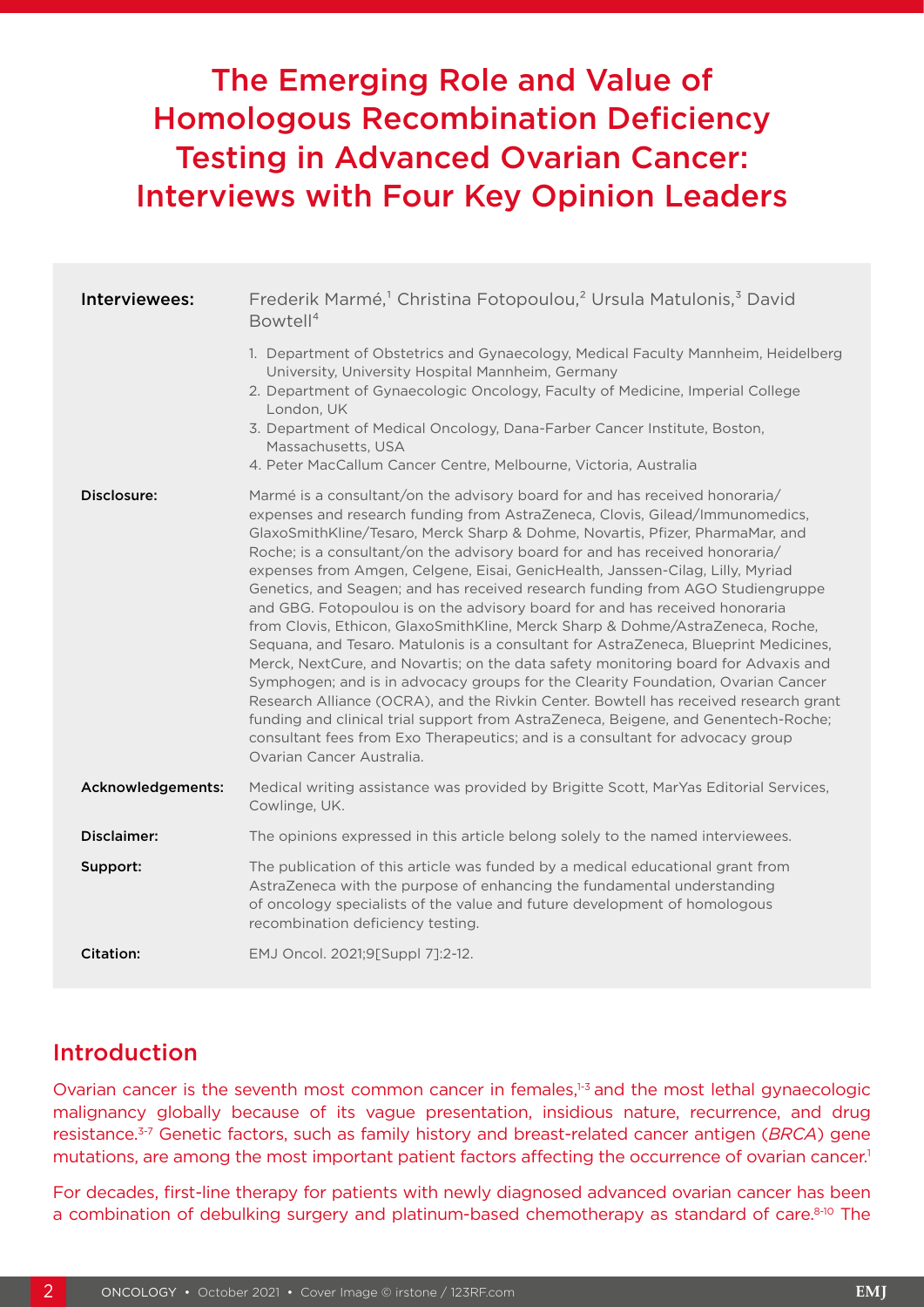latest breakthrough in the management of patients with advanced ovarian cancer is therapy with poly(ADP-ribose) polymerase (PARP) inhibitors.<sup>8,11</sup>

Tumours with homologous recombination deficiency (HRD), including those in *BRCA* mutation carriers, are sensitive to base excision repair blockade via PARP inhibitors.12 Diagnostic tests that determine HRD status using tumour tissue from patients with ovarian cancer provide information on the magnitude of benefit for PARP inhibitor therapy. HRD testing provides an opportunity to optimise the use of PARP inhibitors in patients with ovarian cancer, but methodologies are diverse and clinical application remains controversial.13

For this article, the EMJ conducted interviews in April, May, and June 2021 with four key opinion leaders (KOLs), Frederik Marmé from Germany, Christina Fotopoulou from the UK, Ursula Matulonis from the USA, and David Bowtell from Australia, all of whom have a wealth of experience and expertise in managing ovarian cancer, to gain their perspectives on the emerging role of HRD testing in advanced disease. The experts gave valuable insights into several pertinent issues in advanced ovarian cancer treatment and discussed significant recent developments in the field.

This article discusses the impact of late diagnosis and delayed treatment on patient outcomes in ovarian cancer, genetic screening, and risk-reduction strategies. The evolving landscape of HRD testing, the importance of HRD testing at diagnosis, and the level of knowledge and understanding of HRD-positive advanced ovarian cancer are also explored.

#### LATE DIAGNOSIS AND DELAYED TREATMENT IN OVARIAN CANCER

#### No Public Health Screening Programme

There is no public health screening programme for early detection of ovarian cancer; therefore, most patients with ovarian cancer are diagnosed with advanced disease (when the disease has spread within the entire abdomen or to distant organs), which is associated with significant mortality.2,4 Marmé highlighted several large studies that have researched screening strategies in the general population $14-23$  and in those at risk of developing ovarian cancer because they have a pathogenic germline mutation and family history.24-26

For example, the Prostate, Lung, Colorectal, and Ovarian (PLCO) Cancer Screening Trial<sup>14-19</sup> showed that among females in the general population, simultaneous screening with cancer antigen 125 (CA125) and transvaginal ultrasound (TVUS) compared with usual care did not reduce ovarian cancer mortality. Also, in a prospective, randomised controlled trial of ovarian cancer screening in Japan, the Shizuoka Cohort Study of Ovarian Cancer Screening (SCSOCS).<sup>20</sup> the rise in the detection of early-stage ovarian cancer in asymptomatic postmenopausal females was not significant.

Fotopoulou acknowledged the recent publication by Menon et al.<sup>22</sup> of the final results from the UK Collaborative Trial of Ovarian Cancer Screening (UKCTOCS),21,23 an extensive screening programme that invited >1 million females to participate and was described by Bowtell as "a beautifully run trial, very carefully thought out and executed, and essentially state-of-the-art with what was then current technology." Preliminary data from this study  $(2016)^{21}$  showed no compelling evidence for an impact of screening on survival. Furthermore, the results from longer follow-up  $(2021)^{22}$ showed that even though there was a significant reduction in the diagnosis of late-stage ovarian cancer through screening, this did not translate to an increase in overall survival. Menon et al.<sup>22</sup> concluded that, as screening did not significantly reduce ovarian and tubal cancer deaths, general population screening cannot be recommended. Fotopoulou thought that further screening studies with a similar design in the near future were unlikely and more innovative screening approaches would emerge.

Matulonis acknowledged the negative results of the UKCTOCS trial, after nearly two decades of work, and >200,000 females enrolled into the study with either no screening, ultrasound, or the risk of ovarian cancer (ROCA) test. She highlighted that even though there was a shift downward from higher stage to lower stage in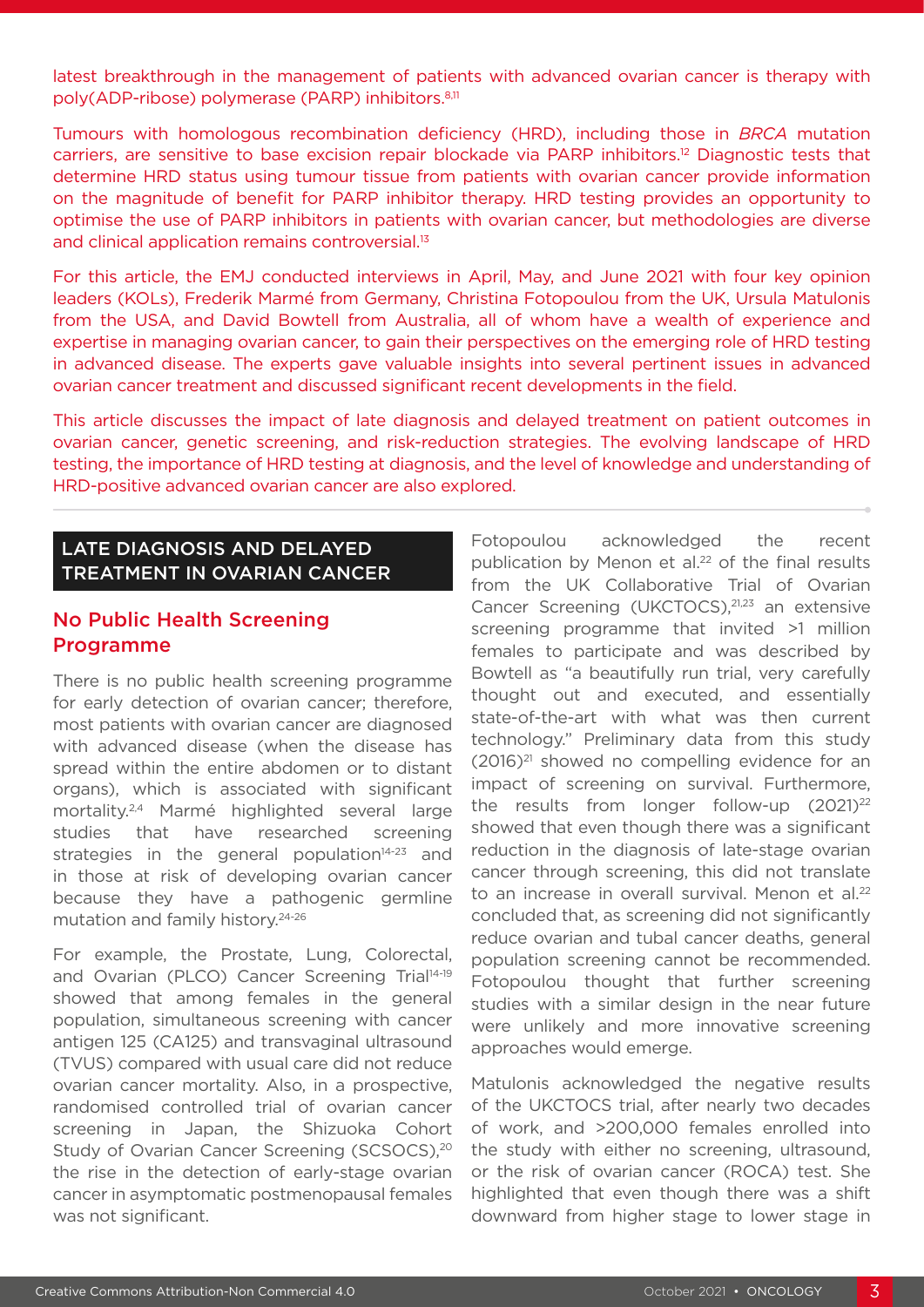the ROCA test, there was no improvement in survival and concluded: "The bottom line is that the CA125 blood test, as tested in the UKCTOCS trial using the ROCA algorithm, unfortunately does not improve survival."

Marmé emphasised the relatively low incidence and uncharacteristic symptoms of ovarian cancer, the not uncommon occurrence of false positive results on TVUS, and the huge effort required to run screening studies, with large numbers of participants and long follow-up. As none of the studies to date have proven that mortality can be decreased through a screening programme, including TVUS and CA125 serial measurements, the KOLs considered it very unlikely that there will be effective screening programmes for the general population in routine clinical practice in the near future.

Bowtell summarised: "Even though the negative result [of UKCTOCS] is disappointing, the fact that it is conclusive is valuable as women are not falsely reassured that they can be screened." Despite having a "never say never" approach regarding screening programmes in the distant future, Bowtell considered the "door is shut" for blood-based protein biomarkers and lowresolution imaging based on the UKCTOCS trial. He suggested that other molecular methods (e.g., GRAIL's mutation screening, exosomes, RNAs released in the circulation) combined with a high-resolution imaging approach may enable screening in the future. According to Bowtell, "the problem is the biology is stacked against us" as ovarian tumours are deep within the body and relatively inaccessible compared with other cancers (e.g., melanoma, colorectal cancer) and there is no anatomical barrier to prevent spread from the fallopian tubes throughout the peritoneal space.

Similar to the results in the general population, Marmé noted that there is no evidence of significantly reduced mortality by cohort screening studies in the at-risk population, but risk-reducing prophylactic surgery is effective.<sup>24,25,26</sup>

#### Impact of Diagnosis with Advanced Disease on Patient Outcomes

According to Marmé, staging identifies patients with different prognoses who require different treatments, and the most important prognostic factor is quality of surgery, with post-operative macroscopic tumour residuals the key factor for prognosis. He suggested that macroscopic tumour-free surgery is easier to achieve in earlier-stage cases than in advanced, metastatic disease (e.g., with visceral metastases); however, the presence of visceral metastases does not preclude a surgical approach that results in no macroscopic residual tumour and patients in whom this is achieved derive substantial benefit from radical surgery.

Fotopoulou emphasised the importance of tumour volume and load, adding that "traditional staging classification does not really capture the entire picture in ovarian cancer." She cited Stage IIIC ovarian cancer as an example: in one patient, Stage IIIC may involve a 2.5 cm nodule on the omentum with no other upper abdominal disease; in another patient, Stage IIIC may comprise extensive carcinosis in the entire abdomen. These are both Stage IIIC patients, but the tumour load and expected outcomes are completely different.

In accordance with this, Bowtell expressed that it is underappreciated how important the volume of disease is. He gave an example of a rapid autopsy patient with extensive disease and a *BRCA2* mutation who had received only chemotherapy (no surgery) and died 3 years after diagnosis with >15 independent *BRCA* reversion mutations. He suspected that having a very large pool of tumour provided multiple opportunities for rare cells to evolve and quickly overwhelm the patient.

Matulonis proposed that there are commonly two scenarios in ovarian cancer diagnosis in symptomatic females. In the first scenario, the early-stage mass has become large enough to result in pelvic symptoms, including urinary frequency, bowel issues, and pain, and patients who seek medical attention at this point can be early stage. In the second scenario, a patient who has abdominal bloating, breathlessness, and gastrointestinal symptoms has more advanced disease (Stage III–IV). She pointed out that Stage I and Stage III–IV are likely two different cancers. Detecting early (non-invasive) disease at the serous tubal intraepithelial carcinoma<sup>27</sup> stage is currently rare, as early-stage disease is usually an incidental finding, e.g., during surgery for an ovarian cyst. In contrast, most patients are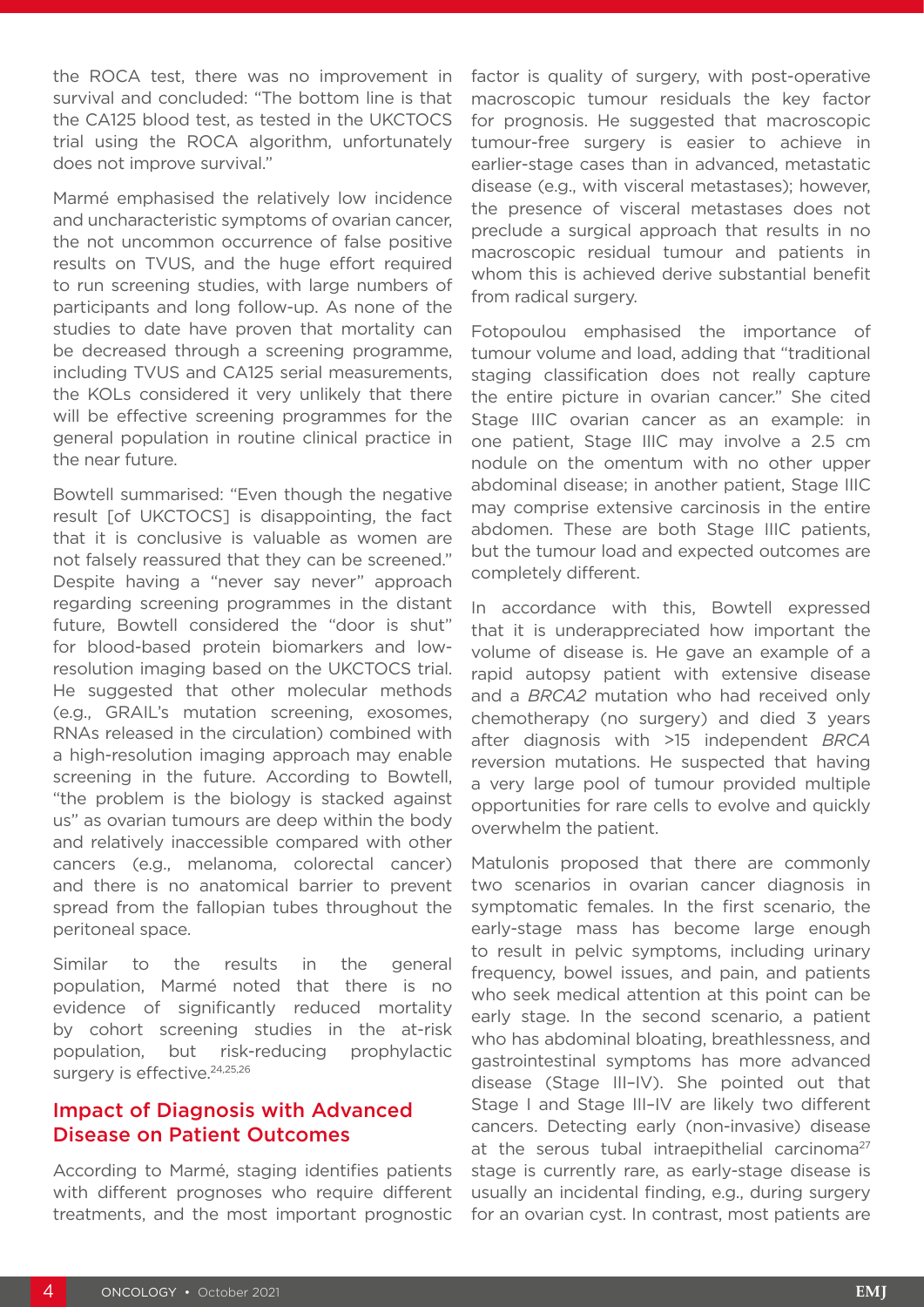diagnosed with Stage III–IV disease in which the cancer is developing in the fallopian tubes and ovary and, instead of a single focus, there are multiple cancer foci in the abdominal cavity.

Marmé noted that treatments can be effective even in frail, elderly patients with advanced ovarian cancer, and referred to the EWOC1 trial,28-30 in which vulnerable older patients with advanced ovarian cancer benefited substantially from treatment with carboplatin plus paclitaxel, with the standard combination 3-weekly proving the most efficacious regimen.

#### Delay in Symptomatic Patients Seeking Medical Help and Timing of Diagnosis

A review of global trends in ovarian cancer indicated that just under half of patients visited a doctor within 1 month of experiencing symptoms and one-quarter waited ≥3 months, with only three-quarters of symptomatic patients seeking medical help.<sup>31</sup> Fotopoulou remarked that this delay has been exacerbated by the COVID-19 pandemic as people who have developed symptoms have not sought medical help because of fears over visiting hospital during the crisis. Such a delay has, therefore, caused a shift in disease burden and how ill the patient is from the disease at diagnosis. Matulonis noted that the longer symptomatic patients wait before seeking medical help, the more physically ill they become, and the greater the tumour bulk, risk of obstructions and blood clots, weight loss, and drop in performance status. As ovarian cancer symptoms are vague, the timing of diagnosis depends on how both patients and healthcare professionals (HCPs) interpret the symptoms. Matulonis conveyed that it is sometimes difficult to define lowvolume peritoneal carcinomatosis on ultrasound, CT, or PET scan as it can present as bowel wall thickening rather than a mass, or the mass is there but is too small to identify using these methods. She described ovarian cancer as "unfortunately a stealth cancer" and noted that it was not clear whether picking up symptoms early would impact on prognosis.

Following this theme, Bowtell referred to the results of the Australian Ovarian Cancer Study,<sup>32</sup> which indicated that reducing time to diagnosis does not greatly alter stage of disease at diagnosis or improve survival outcomes. Once a cancer becomes symptomatic, he considered, the substantial burden of disease has already been there for months or years, so it makes sense that a few more months is unlikely to significantly alter the outcome. Although patients who ignored symptoms may feel guilty for doing so, it would perhaps alleviate some of the guilt if they were informed that reducing time to diagnosis appears not to make a difference to outcome.

#### Educational Gaps about Signs and Symptoms of Ovarian Cancer for Patients and Healthcare Professionals

Fotopoulou thought that there are large geographical disparities in the awareness and adequate access to information and knowledge about ovarian cancer. She described how patients in the UK with frequent abdominal pain and bloating visit their general practitioners (GP) who, with their broad, generalist approach, understandably do not necessarily have deep knowledge of the subtle nature of the "chameleon" symptom profile of ovarian cancer. She suggested that gaps in knowledge are through not only lack of awareness but also limited exposure to the disease, and they also depend on the mindset of the patient and HCP and the frame of reference. For example, a female patient aged ≥60 years presenting with abdominal bloating, distension, and pain may be considered by their GP to have irritable bowel syndrome or menopause and, despite symptoms persisting even after diet modification, the GP may not suspect to investigate about ovarian cancer because it is so rare. On the contrary, when such a patient presents to a gynaecological oncology specialist, they may be more inclined to consider ovarian cancer.

Bowtell summarised that HCPs may not have much awareness of ovarian cancer signs and symptoms because it is a rare disease; however, they would work on first principles and continue to investigate until diagnosis. He questioned the use of ovarian cancer symptom awareness as symptoms are non-specific, and thought a clinical trial to prove that increased symptom awareness improves outcome is not feasible and unlikely to be effective.

Similarly, Marmé described symptoms of advanced ovarian cancer as really uncharacteristic, with observations such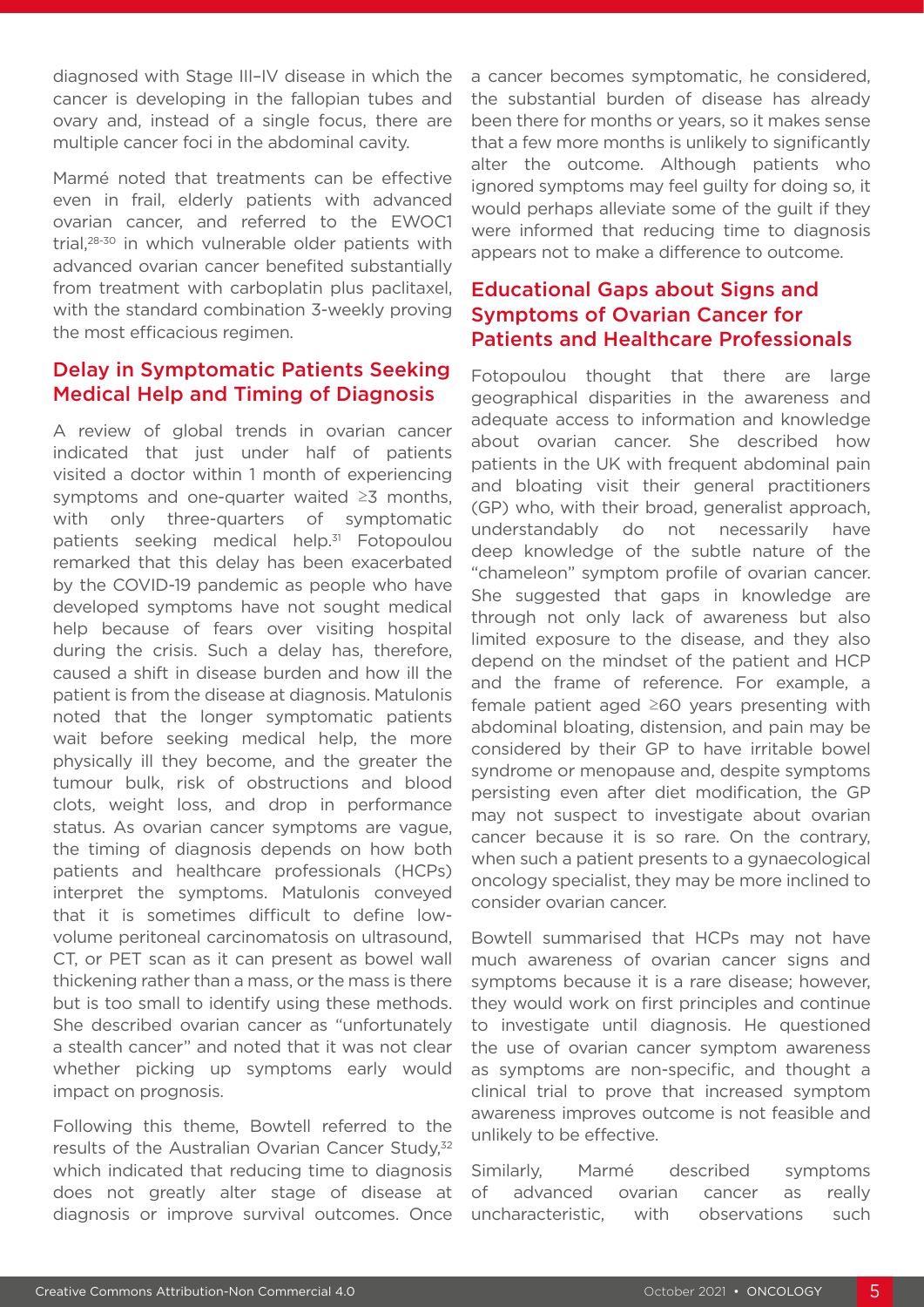as changes in bowel habit, stomach-ache, and weight gain through ascites indicating a gastrointestinal investigation route with gastroscopy, colonoscopy, and MRI. He predicted that actively increasing patient awareness of a link between these common symptoms and the "silent killer"33 that is ovarian cancer would result in many concerned patients.

The KOLs recounted their patients' experiences of visits to the GP and being told their symptoms were related to their stage of life and not to worry, or being referred to gastroenterologists and other medical specialists, with some patients feeling their symptoms were not being taken seriously. Importantly, Matulonis noted, there are several studies indicating patients with ovarian cancer can develop post-traumatic stress disorder,34-36 which she suggested may be related to feeling that they are not being listened to by HCPs about their symptoms.

#### GENETIC SCREENING AND RISK-REDUCTION STRATEGIES

#### Genetics Provide an Opportunity to Intervene

Bowtell emphasised the issue of early detection/ prevention in ovarian cancer and proposed that genetics (including screening of *BRCA* and other risk genes) provides an opportunity to intervene, although this is an evolving space and there is more to be done in terms of prevention. He highlighted the many patients who have missed out on ovarian cancer genetic screening because their diagnosis predated improvements in genetic testing and changes to the guidelines. A publication by Samimi et al. $37$  described a conceptual framework for identifying and genetically testing previously diagnosed but unreferred patients with ovarian cancer and other unrecognised *BRCA1* or *BRCA2* mutation carriers to improve the detection of families at risk for breast or ovarian cancer. Samimi et al.<sup>37</sup> considered that the failure to identify mutation carriers among probands represents a lost opportunity to prevent cancer in unsuspecting relatives through risk-reduction intervention in mutation carriers and to provide appropriate reassurances to non-carriers.

#### Prophylactic Surgery for Risk Reduction

Matulonis depicted prophylactic surgery to reduce the risk of ovarian cancer as a highly effective strategy that is conducted in females in whom family planning has already been fulfilled. She commented that a good proportion of high-grade serous ovarian cancer comes from the distal end of the fallopian tubes $38-40$  and referred to a strategy in which the fallopian tubes (but not ovaries) are removed to reduce the risk of ovarian cancer.41,42 Matulonis referred to a study in British Columbia, Canada, by Hanley et al.43 that reported no significant differences in minor complications between females at general population risk who underwent opportunistic salpingectomy and those who underwent hysterectomy alone or tubal ligation. Hanley et al. also reported that hysterectomy with bilateral salpingectomy was not associated with increased risks of postoperative complications<sup>44</sup> or earlier age of onset of menopause.45 Matulonis commented that it will be interesting to see what happens to ovarian cancer incidence in British Columbia in the future.

#### THE EVOLVING LANDSCAPE OF HOMOLOGOUS RECOMBINATION DEFICIENCY TESTING

#### Homologous Recombination, *BRCA* mutations, and PARP Inhibitors

Homologous recombination and base excision repair are two of the major DNA repair pathways. The proteins encoded by *BRCA* genes and PARP enzymes are involved in homologous recombination and base excision repair, respectively.12 *BRCA1* and *BRCA2* genes play a vital role in cell repair and maintaining genomic stability.46 Germline mutations in *BRCA1* and *BRCA2* account for a large proportion of inherited breast and ovarian cancers.46 PARP enzymes have essential roles in cellular processes, including the regulation of transcription, apoptosis, and DNA damage response.47 Inhibition of PARP in damaged cells, such as ovarian cancer cells, prevents the DNA repair process and results in disruption of cellular homeostasis and cell death. PARP inhibitors were the first approved cancer drugs that specifically target the DNA damage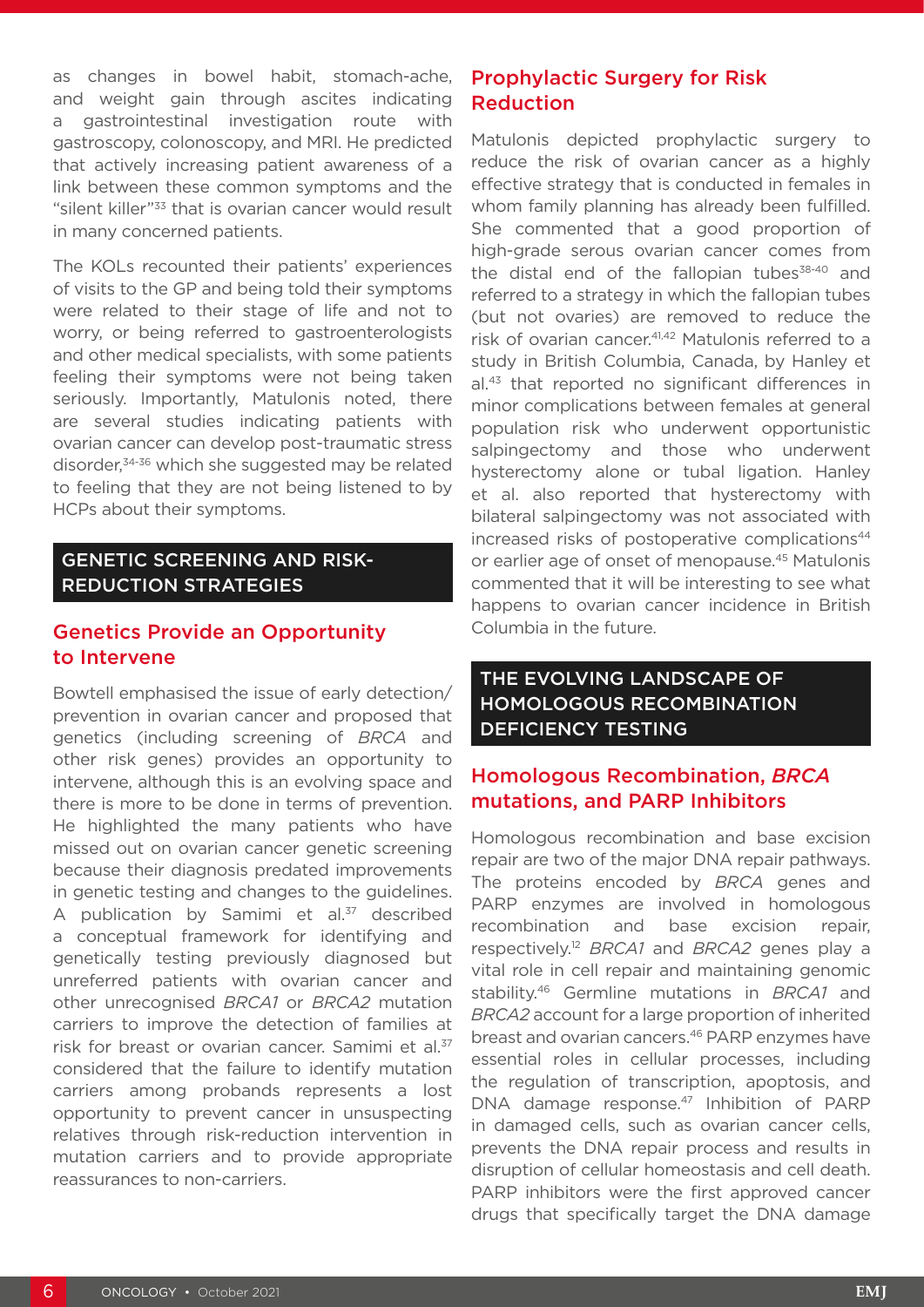response in *BRCA1/2*-mutated breast and ovarian cancers<sup>7,47-51</sup> and have transformed the management of advanced ovarian cancer.<sup>11,52-55</sup>

#### What Is Homologous Recombination Deficiency Testing and Why Is It Important?

The KOLs explained that the inability to repair DNA through homologous recombination creates a specific pattern of mutations on the genome, also known as a footprint, signature, or 'genomic scar',56 which can be detected with molecular analysis. This scar remains even if there have been reversion mutations or other mechanisms of resistance. HRD testing picks up these genetic alterations, thereby revealing past mutations that remain even if they may no longer be functionally important.

Marmé proposed that there is considerable knowledge of the pathogenic mutations in *BRCA1* and *BRCA2* genes, which constitute the majority of genomic alterations; however, there are several less-frequently mutated genes of significance in this process (e.g., partner and localiser of *BRCA2* [*PALB2*], *RAD51*), about which there is substantially less knowledge. Marmé estimated that in the early days of *BRCA1* and *BRCA2* sequencing, the proportion of findings that were classified as variants of unknown significance was in the order of 30% and this has decreased to 5–6% because of the considerable data collected from many families that have been followed.

Tumours with HRD, including those in *BRCA* mutation carriers, are sensitive to base excision repair blockade via PARP inhibitors.<sup>12</sup> Approximately 50% of ovarian carcinomas present with HRD and these tumours are more sensitive to platinum-based chemotherapy and PARP inhibitor therapies.<sup>57</sup> Defects in one or both *BRCA1* and *BRCA2* genes and the resulting deficiency in BRCA1 and/or BRCA2 proteins induces profound cellular sensitivity to the inhibition of PARP activity.58 HRD and platinum sensitivity are therefore prospective biomarkers for predicting the response to PARP inhibitors in ovarian cancers.59

HRD testing is important because it identifies patients who are specifically sensitive to platinum-based treatments and PARP inhibitors. Response to platinum, according to Marmé, is the only useful clinical factor apart from HRD and *BRCA* mutations in the recurrent setting.

#### Increasing Interest in Homologous Recombination Deficiency Testing

Marmé explained that HRD testing only really gained interest in late 2020, so currently there is only a short history of its use. However, the KOLs described increasing interest and demand for testing (and longer turnaround times), particularly across large centres. Accessibility of HRD testing also appears to be dependent on geography, with fewer tests available in remote areas and less-developed countries. Fotopoulou recognised the substantial progression and increased awareness in HRD testing. She acknowledged that HRD testing is now a standard approach in countries including the UK and Germany, particularly in patients with highgrade serous ovarian cancer; however, it is not standard in all countries in Europe or globally.

HRD testing is used to identify which patients should receive PARP inhibitors, but even in the first-line setting PARP inhibitor therapy is not always restricted to patients who are HRD-positive. Notably, Marmé described the benefit of PARP inhibitors as less pronounced in patients who are HRD-negative in the firstline setting, so the benefit—toxicity balance has to be carefully considered as other options like bevacizumab (Avastin®)<sup>60</sup> are available. He also noted that a positive HRD test may point to heritable disease; therefore, any use of or discussion about HRD testing should be accompanied by genetic testing for heritable disease and genetic counselling, although there are ongoing discussions about the optimal strategy (e.g., should HRD or *BRCA* and other homologous recombination repair [HRR] tests be conducted first?).

#### Methods of Homologous Recombination Deficiency Testing in Current Use

Two commercially available tests, myChoice® CDx (Myriad Oncology, Salt Lake City, Utah, USA)61 and Foundation Medicine's loss of heterozygosity (LOH), have been prospectively validated in Phase III studies: myChoice® CDx in PRIMA/ENGOT-OV26/GOG-3012<sup>62,63</sup> and PAOLA1,<sup>64-66</sup> and LOH in ARIEL3.<sup>67-69</sup> These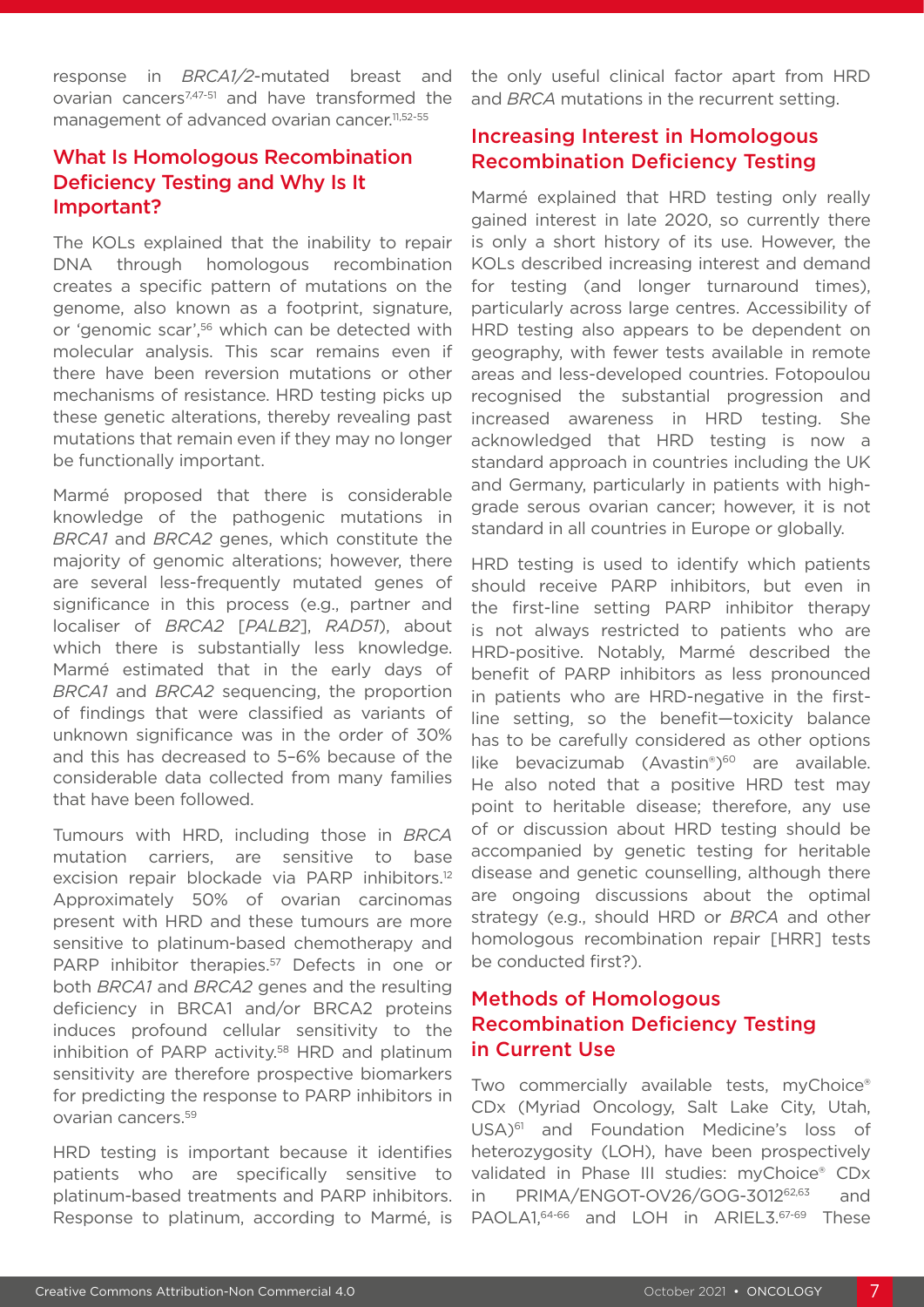tests enable stratification of patients based on sensitivity to PARP inhibitors.

In centres where there is no access to these validated tests, Marmé explained that HRR gene panel sequencing (which is not validated) is conducted instead. PAOLA-165 compared olaparib with bevacizumab versus placebo plus bevacizumab in patients with advanced highgrade epithelial ovarian, fallopian tube, or primary peritoneal cancer after first-line, platinumbased chemotherapy. In PAOLA-1,<sup>65</sup> HRD testing identified a larger number of patients who were sensitive to PARP inhibition than HRR gene panel sequencing; also, mutations in HRR panel genes were not predictive for PARP inhibitor benefit. These results indicate non-*BRCA* HRR gene panel sequencing is not an alternative to HRD testing. Marmé noted there is no evidence for LOH testing in the first-line setting, and that the two commercially available tests are not interchangeable. He also mentioned some important efforts in development and validation of academic HRD tests and predicted that validated academic HRD tests may be available in the near future.

Matulonis explained that the HRD test does not always give a conclusive answer (≤25% of results are indeterminate) but testing helps define whether the tumour is HRD or homologous recombination proficient, and these results are then used in decision-making for patients with high-grade tumours that are sensitive and responsive to chemotherapy.

A deficiency of HRD testing, according to Bowtell, is that it reveals nothing about restoration of HRR in a tumour as a result of, for example, *BRCA* reversion mutation. He added that a dynamic protein biomarker that is active under steady state and reflects tumour homologous recombination status may be valuable in the future.

#### THE IMPORTANCE OF HOMOLOGOUS RECOMBINATION DEFICIENCY TESTING AT DIAGNOSIS

#### No Value in Homologous Recombination Deficiency Testing in Early Disease

Fotopoulou commented: "I cannot believe that a patient with early ovarian cancer will not benefit from PARP inhibitors; however, there are currently no data to demonstrate or prove this as there are no relevant studies in early disease." Marmé confirmed that HRD testing is not used in Stage I-II ovarian cancer as there are currently no clinical implications. There is no option to give PARP inhibitors to patients with early disease outside of clinical trials as all PARP inhibitor studies have been in advanced disease and these drugs have not been tested or licensed in early disease. Matulonis clarified that in patients with early ovarian cancer, the focus is on germline testing and treating the patient as clinically indicated based on factors such as exact early stage and histology.

#### The Value of Homologous Recombination Deficiency Testing at Diagnosis in Patients with Advanced Ovarian Cancer

The KOLs acknowledged that HRD testing depends on budget and availability; however, the consensus was that HRD testing has value at diagnosis in patients with advanced disease. HRD status enables treatment to be tailored to provide the best course of therapy and directs which treatment is given to the patient first, with patients with HRD-positive disease recommended PARP inhibitors. Matulonis indicated that it is difficult to judge how common HRD testing is at diagnosis.

In cases where HRD testing is not available, HCPs deal with patients empirically, explained Bowtell. He considered that, generally, if a drug is well-tolerated and available it can still be used even if testing is not conducted (e.g., because of a restricted budget). He advised: "If health budgets are very limited, predictive biomarkers are more important. If drugs are heavily rationed, it is essential to do the testing to direct drug use effectively." Bowtell underlined that HRD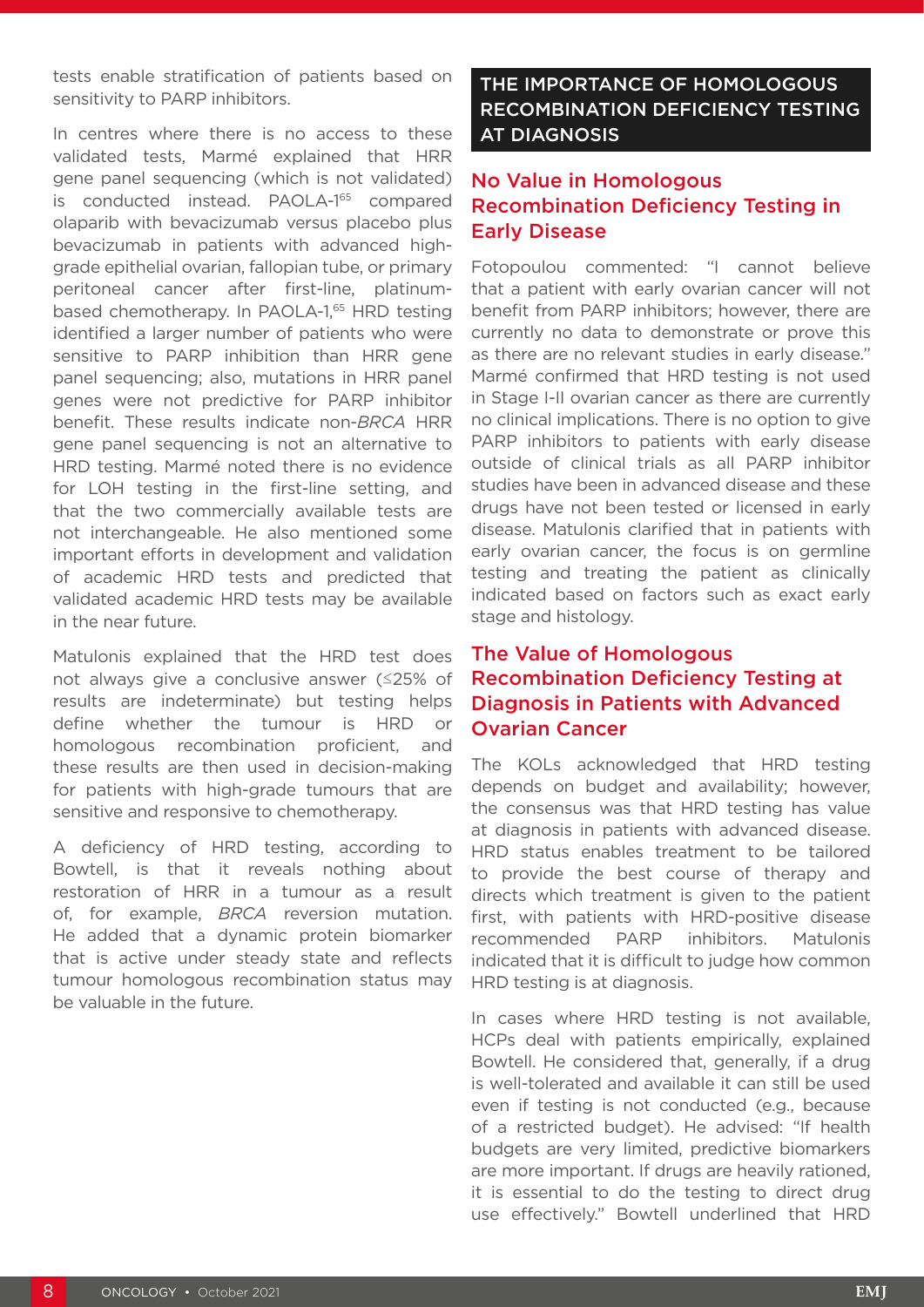testing should be conducted early on in patient management and may become an essential part of first-line treatment.

Marmé suggested the importance of HRD testing for different HCPs depends on how they judge the role of bevacizumab with or without olaparib in first-line advanced ovarian cancer. If bevacizumab is to be administered, HRD testing should be conducted to indicate whether the patient is eligible for PARP inhibitors**.** If bevacizumab is not to be administered in the front-line setting (e.g., drug not available, spare for later use, contraindications), Marmé considered HRD testing is still important as it enables an estimate of magnitude of benefit from PARP inhibitors and may influence treatment strategy for recurrence (e.g., reintroduction of platinumbased therapy in patients who are HRD-positive). In addition, as PARP inhibitors are associated with low-grade toxicity (fatigue, nausea), which can become a substantial burden for patients on long-term maintenance therapy, knowledge of HRD status will help define the potential benefit of this treatment and perhaps help the patient to maintain compliance.

#### Knowledge and Understanding of Homologous Recombination Deficiency-Positive Advanced Ovarian Cancer

Marmé described the ovarian cancer professional community as very proactive, with lots of educational programmes, state-of-the-art meetings, clinical study groups, and quality assurance efforts. He added that all this activity leads to a high quality of patient care in this setting, including awareness of the importance of surgery and standard-of-care chemotherapy. However, the consensus of the KOLs was that gaps in knowledge of HRD-positive advanced ovarian cancer depend on the HCP. Matulonis proposed that HCPs other than ovarian cancer/ gynaecological experts should have increased education about ovarian cancer in general, genetic testing, and HRD testing. Fotopoulou explained that the first concern of GPs in the case of HRD-positive disease is that there is a genetic background and the associated worry about the patient's family. She postulated that perhaps GPs are unaware that HRD-positivity has significant therapeutic implications nowadays,

and implications for the patient herself, and is also associated with better response to platinum agents and PARP inhibitors and eligibility for more clinical trials. These gaps in knowledge and understanding and the imbalance of HRD testing through geographical or financial reasons were perfectly summarised by Bowtell in a quote from William Ford Gibson, the American Canadian science fiction writer: "The future is already here; it's just not very evenly distributed."

#### FUTURE PROSPECTS AND **CONCLUSIONS**

Marmé emphasised the huge unmet need in patients who are HRD-negative, who derive little or no benefit from PARP inhibitors, and proposed that future research focusing on specific trial strategies is required in this population. New therapies are needed in patients who are HRDnegative as there are no effective standard-ofcare therapies for these patients after platinumbased chemotherapy. Also needed is counselling about the magnitude of benefit they should expect with PARP inhibitors, which may guide PARP inhibitor use (benefit versus toxicity) and help compliance. Marmé stressed that he has always considered it important to know the HRD status of the patient as this may influence treatment strategy (current and next lines of therapy) and timing of follow-up. He considers there is room for improvement in HRD testing and is looking forward to new academic HRD tests and development in research areas such as PARP inhibitor–immunotherapy combinations.

Fotopoulou's vision and hope for the future is that HRD testing will be easy, straightforward (with minimal associated paperwork), costeffective, accessible, and routine in every hospital across the world. She reflected on the incredible recent advances in the treatment of advanced ovarian cancer, including the huge increase in survival compared with 20 years ago; however, she emphasised that there are currently not enough data on PARP inhibitors to determine whether these drugs will actually change overall cure rates from the disease. Fotopoulou classified HRD testing as having a key role in the optimal management and care of patients with ovarian cancer, but remarked that surgery remains crucial, even in patients who are HRD-positive. She advocated a systematic effort comprising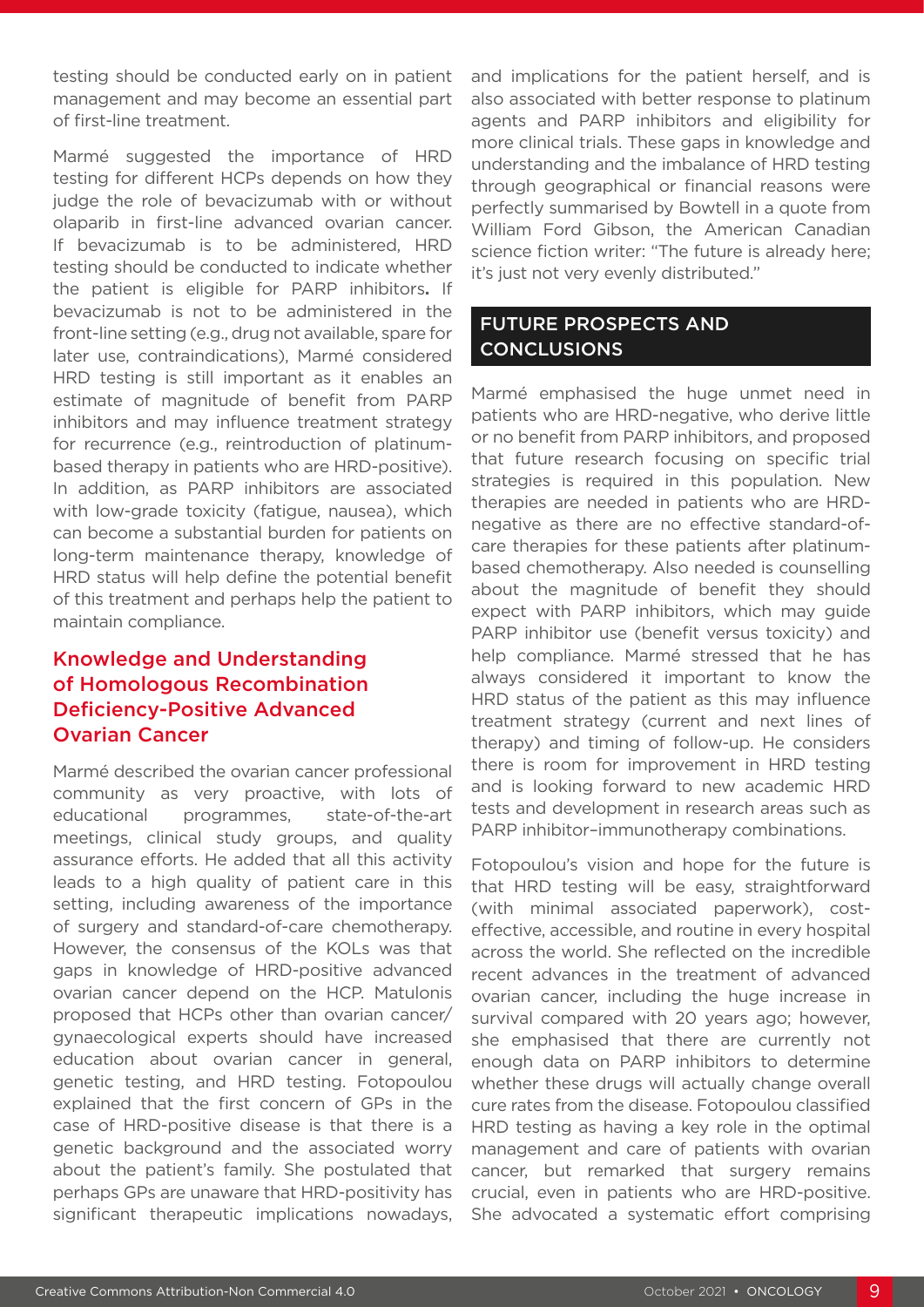HRD testing, surgery, and treatment, requiring a maximum level approach across all areas to provide a comprehensive and complete package of care for patients with advanced ovarian cancer because, for these patients, "the effort matters across all levels".

Matulonis concluded that the main emphasis of HRD testing is in newly diagnosed patients, where it enables HCPs to define the optimal treatment route for the patient. She considered HRD testing to be less important in relapsed disease where there is no real-time tissue and there is more real-time ability to look at reversion mutations through blood-based assays. Ovarian cancer has no or very few circulating tumour cells but there is circulating DNA, which may enable a more precise treatment strategy. She predicted that there will be better assays in the future, with HRD testing an important component of the clinical picture.

Bowtell commented that there is a need for good biomarkers of resistance in the advanced ovarian cancer population and knowledge about how to use them clinically. He posed several questions: What should be done in the case of *BRCA* reversion in germline/somatic mutation? What level of reversion in circulating tumour DNA predicts failure to respond to the next line of treatment? If a patient has a reversion, are they more likely to respond to a particular conventional agent? These and many more questions on the topic of acquired resistance need to be answered to determine how to detect and manage this more effectively. Bowtell also predicted that much could be learned from highly unusual patients who have exceptionally favourable responses to treatment and/or overall survival, $70$  and that research into such "exceptional responders" may provide insights that could ultimately improve the outcome of individuals with more typical disease trajectories.70

#### References

- 1. Momenimovahed Z et al. Ovarian cancer in the world: epidemiology and risk factors. Int J Womens Health. 2019;11:287-99.
- 2. Gaona-Luviano P et al. Epidemiology of ovarian cancer. Chin Clin Oncol. 2020;9(4):47.
- 3. Coburn S et al. International patterns and trends in ovarian cancer incidence, overall and by histologic subtype. Int J Cancer. 2017;140(11):2451-60.
- 4. Nash Z, Menon U. Ovarian cancer screening: current status and future directions. Best Pract Res Clin Obstet Gynaecol. 2020;65:32-45.
- 5. Bahena-González A et al. PARP inhibitors in ovarian cancer: evidence for maintenance and treatment strategies. Chin Clin Oncol. 2020;9(4):51.
- 6. Li Z et al. Serum amyloid a, a potential biomarker both in serum and tissue, correlates with ovarian cancer progression. J Ovarian Res. 2020;13(1):67.
- 7. Franzese E et al. PARP inhibitors in ovarian cancer. Cancer Treat Rev. 2019;73:1-9.
- 8. Banerjee S et al. First-line PARP inhibitors in ovarian cancer: summary of an ESMO Open–Cancer Horizons round-table discussion. ESMO Open. 2020;5(6):e001110.
- 9. Franzese E et al. PARP inhibitors in first-line therapy of ovarian cancer:

are there any doubts? Front Oncol. 2020;10:782.

- 10. Haddad FG et al. Poly-(ADP-ribose) polymerase inhibitors: paradigm shift in the first-line treatment of newly diagnosed advanced ovarian cancer. Pharmacogenomics. 2020;21(10):721- 7.
- 11. Foo T et al. PARP inhibitors in ovarian cancer: an overview of the practicechanging trials. Genes Chromosomes Cancer. 2021;60(5):385-97.
- 12. Gadducci A, Guerrieri ME. PARP inhibitors in epithelial ovarian cancer: state of art and perspectives of clinical research. Anticancer Res. 2016;36(5):2055-64.
- 13. Miller RE et al. ESMO recommendations on predictive biomarker testing for homologous recombination deficiency and PARP inhibitor benefit in ovarian cancer. Ann Oncol. 2020;31(12):1606-22.
- 14. Prorok PC et al. Design of the prostate, lung, colorectal and ovarian (PLCO) cancer screening trial. Control Clin Trials. 2000;21(Suppl 6):273S-309S.
- 15. Gohagan JK et al. The prostate, lung, colorectal and ovarian (PLCO) cancer screening trial of the national cancer institute: history, organization, and status. Control Clin Trials. 2000;21(Suppl 6):251S-72S.
- 16. Pinsky PF et al. Enrollment of racial and ethnic minorities in the prostate,

lung, colorectal and ovarian cancer screening trial. J Natl Med Assoc. 2008;100(3):291-8.

- 17. Buys SS et al. Effect of screening on ovarian cancer mortality: the prostate, lung, colorectal and ovarian (PLCO) cancer screening randomized controlled trial. JAMA. 2011;305(22):2295-303.
- 18. Pinsky PF et al. Extended mortality results for ovarian cancer screening in the PLCO trial with median 15 years follow-up. Gynecol Oncol. 2016;143(2):270-75.
- 19. National Cancer Institute (NCI). Prostate, Lung, Colorectal, and Ovarian (PLCO) Cancer ScreeningTrial. NCT00002540. https://clinicaltrials.gov/ct2/show/ NCT00002540.
- 20. Kobayashi H et al. A randomized study of screening for ovarian cancer: a multicenter study in Japan. Int J Gynecol Cancer. 2008;18(3):414-20.
- 21. Jacobs IJ et al. Ovarian cancer screening and mortality in the UK Collaborative Trial of Ovarian Cancer Screening (UKCTOCS): a randomised controlled trial. Lancet. 2016;387:945- 56.
- 22. Menon U et al. Ovarian cancer population screening and mortality after long-term followup in the UK Collaborative Trial of Ovarian Cancer Screening (UKCTOCS): a randomised controlled trial. Lancet. 2021;397(10290):2182-93.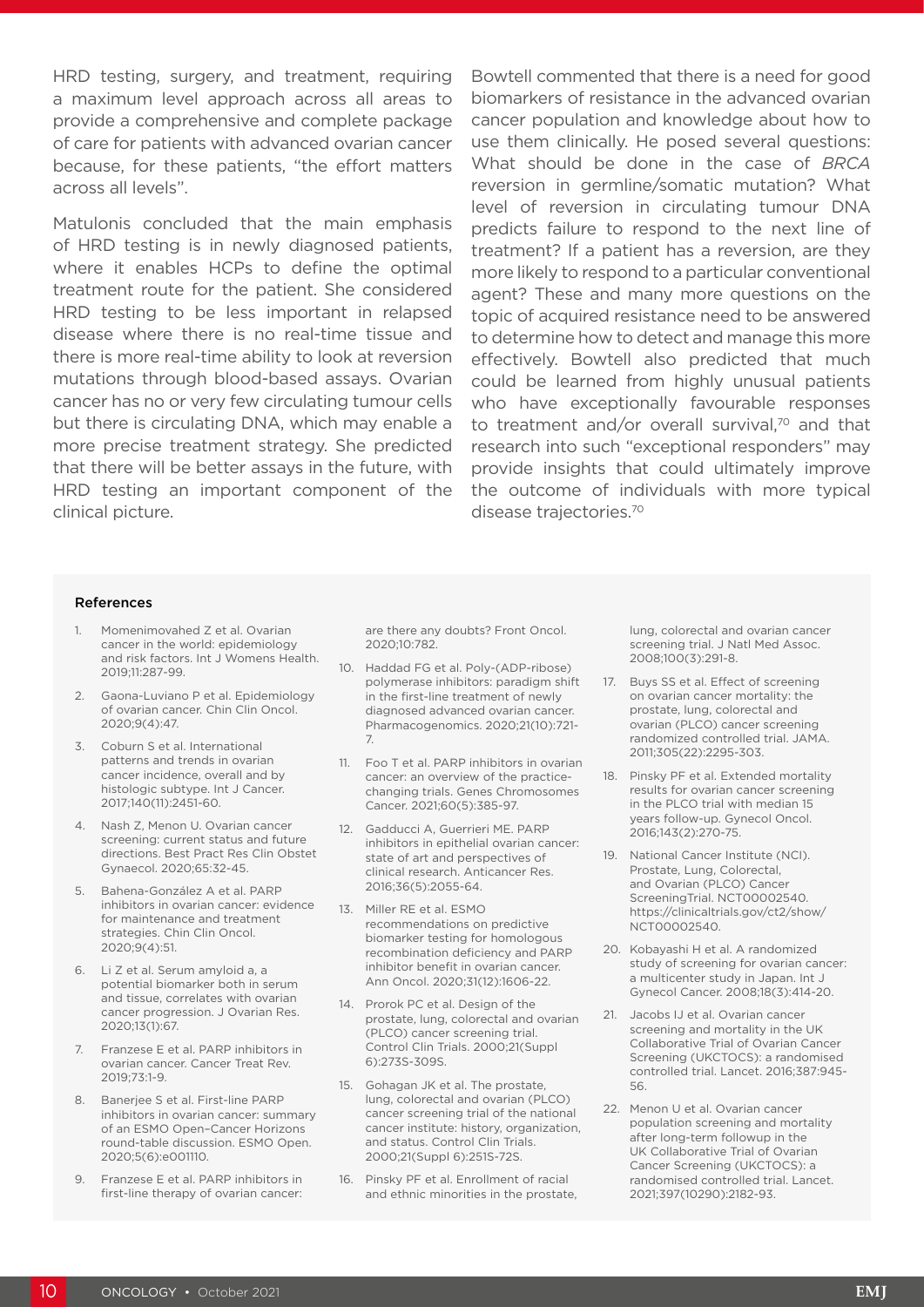- 23. University College, London. United Kingdom Collaborative Trial of Ovarian Cancer Screening. NCT00058032. https://clinicaltrials. gov/ct2/show/NCT00058032.
- 24. Rosenthal AN et al. Results of annual screening in phase I of the United Kingdom familial ovarian cancer screening study highlight the need for strict adherence to screening schedule. J Clin Oncol. 2013;31(1):49- 57.
- 25. Rosenthal AN et al. Evidence of stage shift in women diagnosed with ovarian cancer during phase II of the United Kingdom Familial Ovarian Cancer Screening Study. J Clin Oncol. 2017;35(13):1411-20.
- 26. Skates SJ et al. Early detection of ovarian cancer using the risk of ovarian cancer algorithm with frequent CA125 testing in women at increased familial risk—combined results from two screening trials. Clin Canc Res. 2017;23(14):3628-37.
- 27. Weinberger V et al. Serous tubal intraepithelial carcinoma (STIC) clinical impact and management. Expert Rev Anticancer Ther. 2016;16(12):1311-21.
- 28. Falandry C et al. EWOC-1: a randomized trial to evaluate the feasibility of three different firstline chemotherapy regimens for vulnerable elderly women with ovarian cancer (OC): a GCIG-ENGOT-GINECO study. J Clin Oncol. 2019;37(Suppl 15):5508.
- 29. Falandry C et al. Efficacy and safety of first-line single-agent carboplatin vs carboplatin plus paclitaxel for vulnerable older adult women with ovarian cancer: a GINECO/GCIG randomized clinical trial. JAMA Oncol. 2021;7(6):853-61. Erratum in: JAMA Oncol. 2021;7(6):945.
- 30. Hospices Civils de Lyon. EWOC-1 trial: Multicenter, randomized trial of carboplatin +/- paclitaxel in vulnerable elderly patients with stage III-IV advanced ovarian cancer. NCT02001272. https://clinicaltrials. gov/ct2/show/NCT02001272.
- 31. Reid F et al. The world ovarian cancer coalition every woman study: identifying challenges and opportunities to improve survival and quality of life. Int J Gynecol Cancer. 2021;31(2):238-44.
- 32. Nagle CM et al. Reducing time to diagnosis does not improve outcomes for women with symptomatic ovarian cancer: a report from the Australian Ovarian Cancer Study Group. J Clin Oncol. 2011;29(16):2253-8.
- 33. Jasen P. From the "silent killer" to the "whispering disease": ovarian cancer and the uses of metaphor. Med Hist. 2009;53(4):489-512.
- 34. Adellund Holt K et al. Rehabilitation of women with gynaecological cancer: the association between

adult attachment, post-traumatic stress disorder and depression. Psychooncology. 2016;25(6):691-8.

- 35. Gesi C et al. Post-traumatic stress disorder in patients with ovarian cancer. Int Rev Psychiatry. 2017;29(5):403-8.
- 36. Liu C et al. Association between social support and post-traumatic stress disorder symptoms among Chinese patients with ovarian cancer: a multiple mediation model. PLoS One. 2017;12(5):e0177055.
- 37. Samimi G et al. Traceback: a proposed framework to increase identification and genetic counseling of BRCA1 and BRCA2 mutation carriers through familybased outreach. J Clin Oncol. 2017;35(20):2329-37.
- 38. Labidi-Galy SI et al. High grade serous ovarian carcinomas originate in the fallopian tube. Nat Commun. 2017;8(1):1093.
- 39. Bergsten TM et al. Fallopian tube initiation of high grade serous ovarian cancer and ovarian metastasis: mechanisms and therapeutic implications. Cancer Lett. 2020;476:152-60.
- 40. Soong TR et al. The fallopian tube, "precursor escape" and narrowing the knowledge gap to the origins of highgrade serous carcinoma. Gynecol Oncol. 2019;152(2):426-33.
- 41. No authors listed. ACOG Committee Opinion No. 774: opportunistic salpingectomy as a strategy for epithelial ovarian cancer prevention. Obstet Gynecol. 2019;133(4):e279-84.
- 42. Kotsopoulos J, Narod SA. Prophylactic salpingectomy for the prevention of ovarian cancer: who should we target? Int J Cancer. 2020;147(5):1245-51.
- 43. Hanley GE et al. Extending the safety evidence for opportunistic salpingectomy in prevention of ovarian cancer: a cohort study from British Columbia, Canada. Am J Obstet Gynecol. 2018;219(2):172.e1-8.
- 44. Hanley GE et al. The performance and safety of bilateral salpingectomy for ovarian cancer prevention in the United States. Am J Obstet Gynecol. 2017;216(3):270.e1-9.
- 45. Hanley GE et al. Examining indicators of early menopause following opportunistic salpingectomy: a cohort study from British Columbia, Canada. Am J Obstet Gynecol. 2020;223(2):221.e1-11.
- 46. Rubner Fridriksdottir AJ et al. Establishment of three human breast epithelial cell lines derived from carriers of the 999del5 BRCA2 Icelandic founder mutation. In Vitro Cell Dev Biol Anim. 2005;41(10):337- 42.
- 47. Rose M et al. PARP Inhibitors: clinical relevance, mechanisms of action and

tumor resistance. Front Cell Dev Biol. 2020;8:564601.

- 48. Arora S et al. FDA approval summary: olaparib monotherapy or in combination with bevacizumab for the maintenance treatment of patients with advanced ovarian cancer. Oncologist. 2021;26(1):e164- 72.
- 49. AstraZeneca. Lynparza® (olaparib) Summary of Product Characteristics. 2021. Available at: https://www. medicines.org.uk/emc/product/9204/ smpc#gref. Last accessed: 27 July 2021.
- 50. Clovis Oncology. Rubraca® (rucaparib) Summary of Product Characteristics. 2019. Available at: https://www.ema.europa.eu/en/ medicines/human/EPAR/rubraca. Last accessed: 27 July 2021.
- 51. GlaxoSmithKline. Zejula® (niraparib) Summary of Product Characteristics. 2021. https://www.medicines.org.uk/ emc/product/8828/smpc#gref. Last accessed: 27 July 2021.
- 52. Mirza MR et al. The forefront of ovarian cancer therapy: update on PARP inhibitors. Ann Oncol. 2020;31(9):1148-59.
- 53. Onstad M et al. Movement of poly-ADP ribose (PARP) inhibition into frontline treatment of ovarian cancer. Drugs. 2020;80(15):1525-35.
- 54. Ruscito I et al. Incorporating PARPinhibitors in primary and recurrent ovarian cancer: a meta-analysis of 12 phase II/III randomized controlled trials. Cancer Treat Rev. 2020;87:102040.
- 55. Scott B. PARP inhibitors in advanced ovarian cancer: a review of long term efficacy and survival rates. EMJ Oncology. 2021;9(Suppl 4):2-12.
- 56. Watkins JA et al. Genomic scars as biomarkers of homologous recombination deficiency and drug response in breast and ovarian cancers. Breast Cancer Res. 2014;16(3):211.
- 57. da Costa AABA et al. Genomic profiling in ovarian cancer retreated with platinum based chemotherapy presented homologous recombination deficiency and copy number imbalances of CCNE1 and RB1 genes. BMC Cancer. 2019;19(1):422.
- 58. McCabe N et al. Deficiency in the repair of DNA damage by homologous recombination and sensitivity to poly(ADP-ribose) polymerase inhibition. Cancer Res. 2006;66(16):8109-15.
- 59. Jiang X et al. PARP inhibitors in ovarian cancer: sensitivity prediction and resistance mechanisms. J Cell Mol Med. 2019;23(4):2303-13.
- 60. Genentech. Avastin® (bevacizumab) Summary of Product Characteristics. 2015. https://www.ema.europa.eu/ en/documents/product-information/